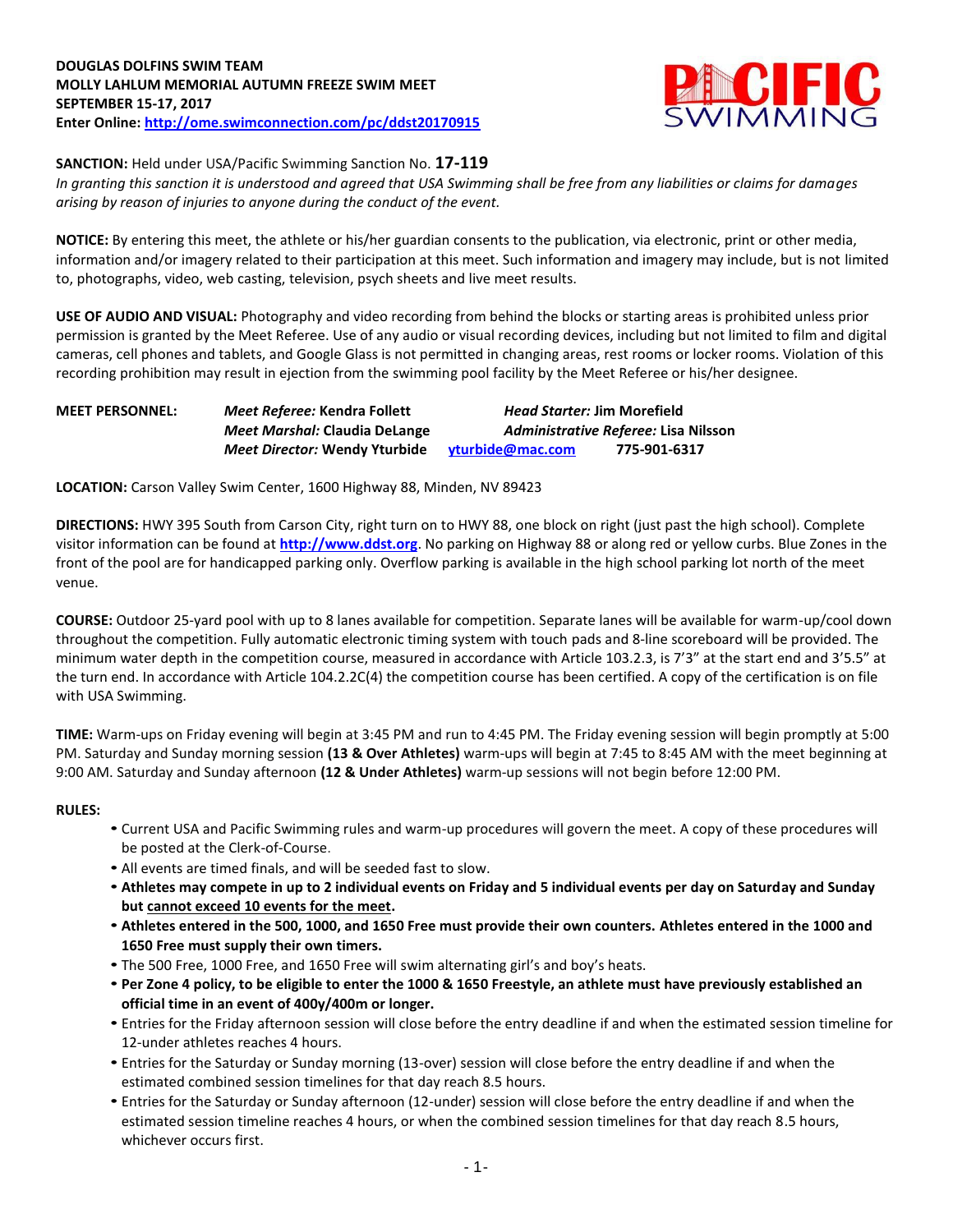- •If local conditions warrant it the Meet Referee, with the concurrence of the Meet Director, may require a mandatory scratch down. Immediate cash refunds will be made for any mandatory scratches.
- **All coaches and deck officials must wear their valid USA Swimming membership cards in a visible manner at all times while on deck. All coaches are required to sign in and present their valid 2017 or 2018 registration card before coaching athletes at the meet. Except for coaches accompanying athletes participating under the provisions of 202.8 or USA Swimming's "open border" policy, all persons acting in any coaching capacity must show proof of current USA Swimming coach membership.**

**UNACCOMPANIED ATHLETES:** Any USA Swimming athlete-member competing at the meet must be accompanied by a USA Swimming member-coach for the purposes of athlete supervision during warm-up, competition and warm-down. If a coach-member of the athlete's USA Swimming Club does not attend the meet to serve in said supervisory capacity, it is the responsibility of the athlete or the athlete's legal guardian to arrange for supervision by a USA Swimming member-coach. The Meet Director or Meet Referee may assist the athlete in making arrangements for such supervision; however, it is recommended that such arrangements be made in advance of the meet by the athlete's USA Swimming Club Member-Coach.

**RACING STARTS:** Athletes must be certified by a USA-S member-coach as being proficient in performing a racing start, or must start the race in the water. It is the responsibility of the athlete or the athlete's legal guardian to ensure compliance with this requirement.

**RESTRICTIONS:** The following restrictions apply to all areas of the meet venue, including the pool deck, locker rooms, spectator

- seating or standing areas, and all areas used by athletes, during the meet and during warm-up periods.
- No smoking or use of other tobacco products.
- No sale and use of alcoholic beverages.
- No glass containers.
- No propane heaters except for snack bar/meet operations.
- No animals except working service animals.
- Changing into or out of swimsuits other than in locker rooms or other designated areas is prohibited.
- All shelters must be properly secured at all times, or may be removed by meet management.
- Destructive devices, to include but not limited to, explosive devices and equipment, firearms (open or concealed), blades, knives, mace, stun guns and blunt objects are strictly prohibited in the swimming facility and its surrounding areas. If observed, the Meet Referee or his/her designee may ask that these devices be stored safely away from the public or removed from the facility. Noncompliance may result in the reporting to law enforcement authorities and ejection from the facility. Law enforcement officers (LEO) are exempt per applicable laws.
- Operation of a drone, or any other flying apparatus, is prohibited over the venue (pools, athlete/coach areas, spectator areas and open ceiling locker rooms) any time athletes, coaches, officials and/or spectators are present.

### **ELIGIBILITY:**

- Athletes must be current members of USA Swimming and enter their name and registration number as they are shown in their membership registration. If this is not done, it may be difficult to match the athlete with the registration and times database. The meet host will check all athlete registrations against the SWIMS database and if not found to be registered, the Meet Director shall accept the registration at the meet (a \$10 surcharge will be added to the regular registration fee). Duplicate registrations will be refunded by mail.
- Entries with **"NO TIME" will be ACCEPTED (Exception: 1000 and 1650 Freestyles. See Rules).**
- Disabled athletes are welcome to attend this meet and should contact the Meet Director or Meet Referee regarding any special accommodations on entry times and seeding per Pacific Swimming policy.
- Athletes 19 years of age and over may swim with the oldest age group of an event, but will not score points or receive awards.
- The athlete's age will be the age of the athlete on the first day of the meet.

**ENTRY TIMES:** Entries must be submitted using the athlete's best short course yards time for each event. All entry times must be submitted in yards.

**ENTRY FEES:** \$4.00 per event plus a \$9.00 participation fee per athlete. Entries will be rejected if payment is not sent at time of request. NO REFUNDS will be given except in the case of a mandatory scratch-down.

**ENTRY DEADLINES:** entries for each session will close by the applicable deadline listed below, **or when a session becomes full and is closed early per the rules section above, whichever is first.** NO LATE ENTRIES WILL BE ACCEPTED. NO DECK ENTRIES OR ENTRY CHANGES WILL BE ALLOWED.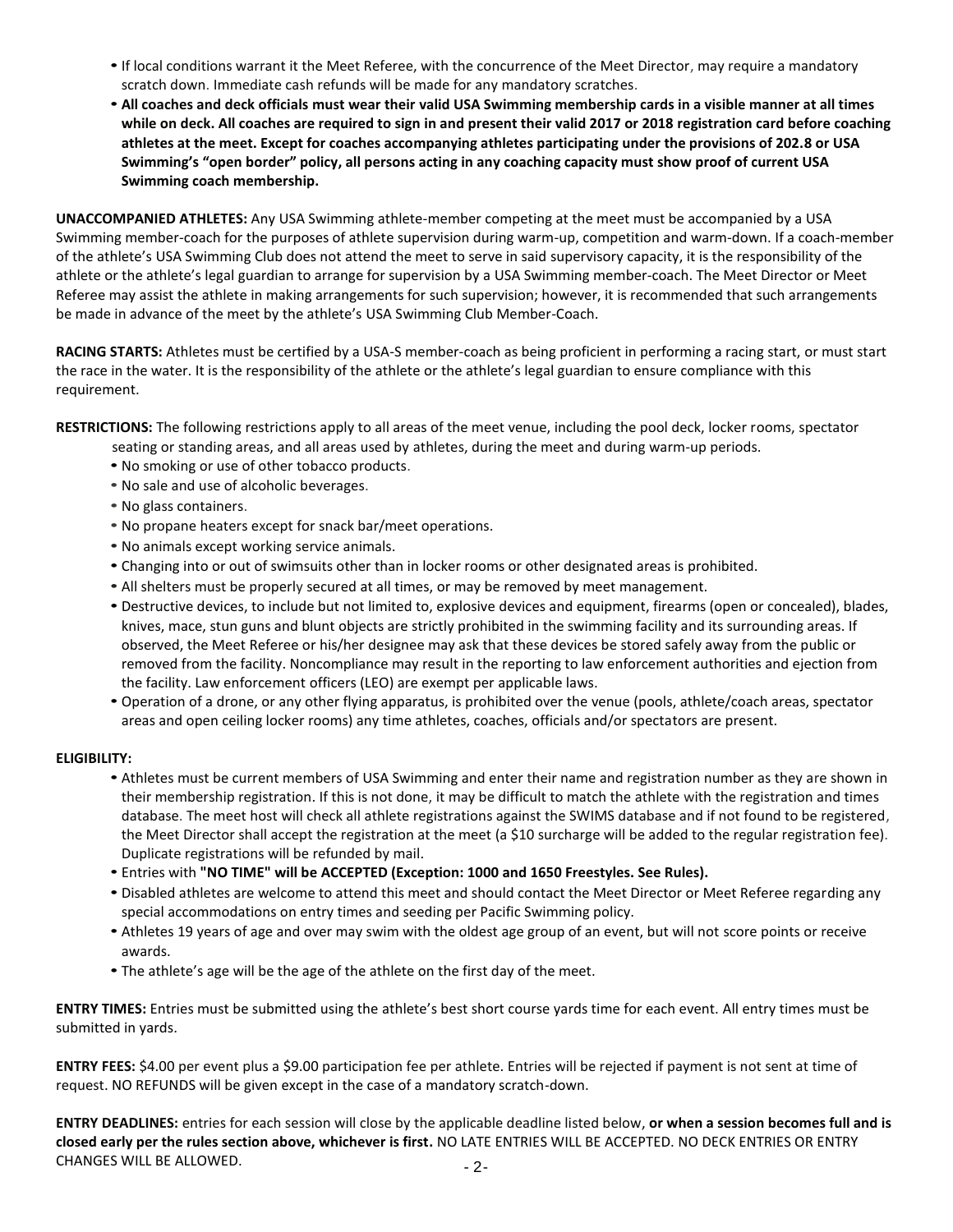**ONLINE ENTRIES:** To enter online go to **<http://ome.swimconnection.com/pc/ddst20170915>** to receive an immediate entry confirmation. This method requires payment by credit card. Swim Connection, LLC charges a processing fee for this service, equal to \$1 per athlete plus 5% of the total Entry Fees. Please note that the processing fee is a separate fee from the Entry Fees. If you do not wish to pay the processing fee, enter the meet using a mail entry. **Entering online is a convenience, is completely voluntary, and is in no way required or expected of an athlete by Pacific Swimming.** Online entries will not be accepted after 11:59 PM Wednesday, **September6, 2017.**

**TEAMUNIFY ENTRIES:** Any entries submitted via TeamUnify must be committed, approved and synchronized with the host no later than 11:59 PM Wednesday, September 6, 2017. Entries that are not committed, approved and synchronized in TeamUnify are incomplete and shall not be accepted after a session closes.

**MAILED OR HAND DELIVERED ENTRIES**: Entries must be on the attached consolidated entry form. Forms must be filled out completely and printed clearly with athletes best time. Entries must be postmarked no later than **11:59 pm Saturday, September 2, 2017** or hand delivered to a DDST coach no later than 6:00 PM. Wednesday, September 6, 2017. Requests for confirmation of receipt of entries should include a self-addressed envelope.

## **Make check payable to**: **DDST or Douglas Dolfins Swim Team**

**Mail entries to: Douglas Dolfins Swim Team Hand deliver entries to: Douglas Dolfins Coach Attn: Meet Entries Chair Carson Valley Swim Center 963 Topsy Lane, Ste. 306-166 1600 Highway 88 Carson City, NV 89705 Minden, NV 89423**

**CHECK-IN:** The meet will be deck seeded. Athletes must check-in at the Clerk-of-Course. Close of Check-In for the first 2 events each day shall be 30 minutes before the start of the session. Close of check-in for all individual events shall be no more than 60 minutes before the estimated time of the start of the first heat of the event. Athletes who do not check in will not be seeded and will not be allowed to compete in that event.

**SCRATCHES:** Any athletes not reporting for or competing in an individual timed final event that they have checked in for shall not be penalized. Athletes who must withdraw from an event after it is seeded are requested to inform the referee immediately.

### **AWARDS:**

- Individual High-point & Runner-up: 6 & Under, 7-8, 9-10, 11-12, 13-14, 15-18 age groups.
- Individual Events: Ribbons for 1st 8th place for 6 & Under, 7-8, 9-10, 11-12, 13-14, 15-18 age groups.
- Each club is asked to designate a representative or coach to collect the awards at the end of the meet.
- All High Point awards will be awarded at the conclusion of the morning and afternoon sessions on Sunday.
- All unattached athletes are responsible for picking up their own awards at the conclusion of their last session.

**SCORING**: Age group events will be scored for 1st through 8th place as follows: 9-7-6-5-4-3-2-1

**ADMISSION:** Free. A 3-Day program will be available for purchase.

**SNACK BAR & HOSPITALITY:** A snack bar will be available throughout the competition. Limited hospitality will be offered to officials, coaches and timers.

**MINIMUM OFFICIALS:** All available USA Swimming member certified officials are welcomed and encouraged to work at this meet. As the number of certified officials allows, interested parents/trainees are also welcome to shadow working officials for education and/or mentoring. **Participating clubs are requested to provide at least the following number of certified and carded officials for each session:**

| Club athletes entered in<br>session | <b>Trained and carded officials</b><br>requested |
|-------------------------------------|--------------------------------------------------|
| $1 - 10$                            |                                                  |
| $11 - 25$                           |                                                  |
| $26 - 50$                           |                                                  |
| 51-75                               |                                                  |
| 76-100                              |                                                  |
| 101 or more                         |                                                  |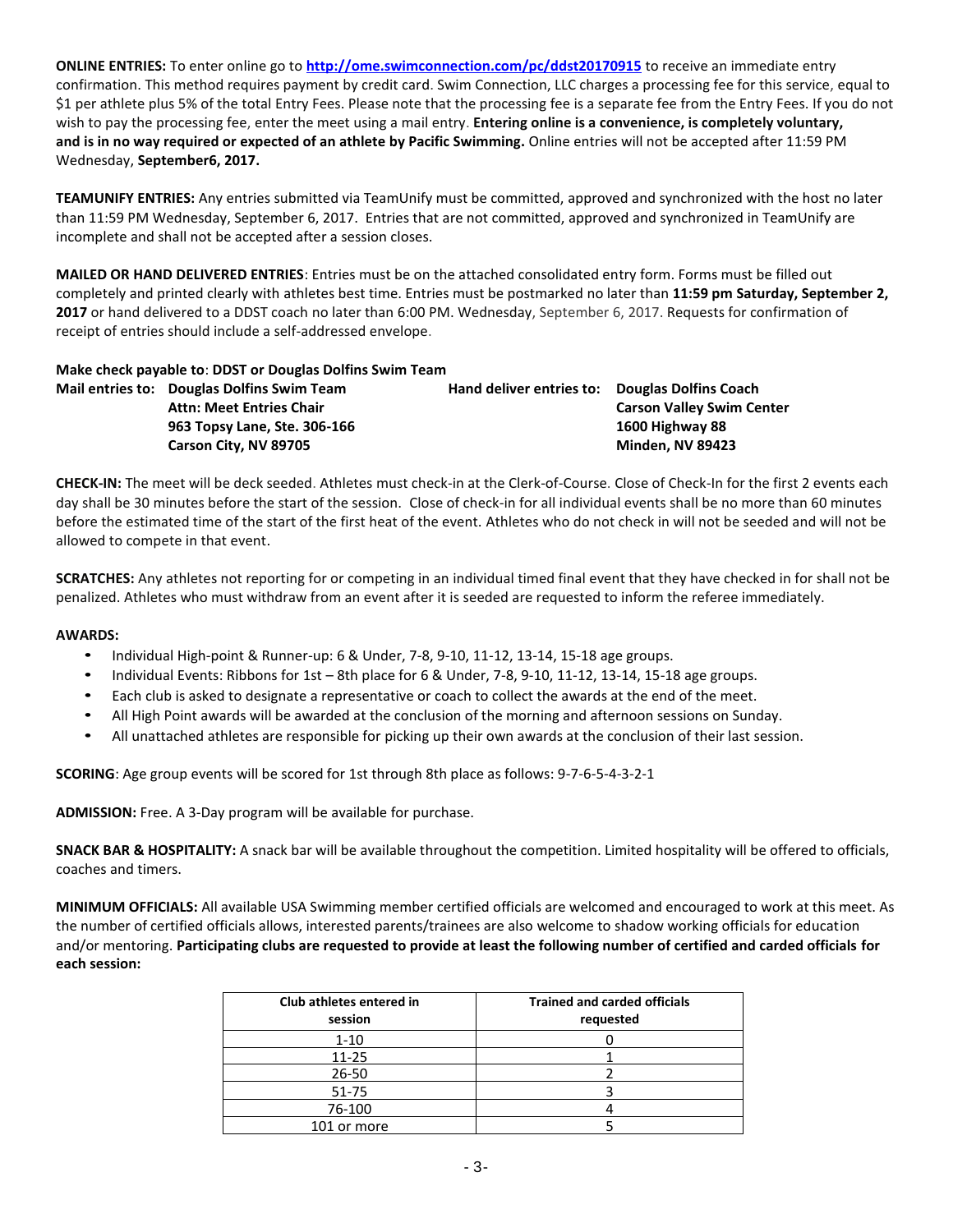#### **EVENT SUMMARY:**

|        |          | <b>FRIDAY</b> |          |                               |              | <b>SATURDAY</b> |                   | <b>SUNDAY</b> |               |              |          |  |
|--------|----------|---------------|----------|-------------------------------|--------------|-----------------|-------------------|---------------|---------------|--------------|----------|--|
| 8 & UN | $9 - 10$ | $11 - 12$     | 13 & O   | <b>8 &amp; UN</b><br>$9 - 10$ |              | $11 - 12$       | <b>13 &amp; O</b> | 8 & UN        | $9 - 10$      | 11-12        | 13 & O   |  |
|        | 200 IM   | 400 IM        | 400 IM   | <b>100 FR</b>                 | 100 IM       | 200 IM          | 200 BK            | 100 IM        | 200 FR        | 200 FR       | 200 IM   |  |
|        | 500 FR   | 1000 FR*      | 1650 FR* | <b>50 BR</b>                  | <b>50 BR</b> | <b>100 FR</b>   | <b>100 FR</b>     | 25 BR         | 100 BR        | 50 BR        | 200 BR   |  |
|        |          |               |          | <b>25 BK</b>                  | 100 BK       | 100 BR          | 200 FL            | 50 FL         | 50 FL         | 100 BK       | 100 BK   |  |
|        |          |               |          | <b>50 FR</b>                  | <b>50 FR</b> | <b>50 FR</b>    | 100 BR            | <b>25 FR</b>  | <b>100 FR</b> | 50 FL        | 200 FR   |  |
|        |          |               |          | 25 FL                         | 100 FL       | 100 FL          | 50 FR             | <b>50 BK</b>  | <b>50 BK</b>  | 100 IM       | 100 FL   |  |
|        |          |               |          |                               |              | <b>500 FR</b>   | 500 FR            |               |               | <b>50 BK</b> | 1000 FR* |  |

### **ORDER OF EVENTS:**

| Girls #      | <b>Friday PM</b><br>Session | Boys #       | Girls # | Saturday AM<br><b>Session</b> | Boys # | Girls # | <b>Sunday AM</b><br><b>Session</b> | Boys # |
|--------------|-----------------------------|--------------|---------|-------------------------------|--------|---------|------------------------------------|--------|
| $\mathbf{1}$ | 9-10 200 IM                 | $\mathbf{2}$ | 11      | 13-14 200 BACK                | 12     | 65      | 13-14 200 IM                       | 66     |
| 3            | 11 & O 400 IM               | 4            | 13      | 15 & O 200 BACK               | 14     | 67      | 15 & O 200 IM                      | 68     |
| 5            | 9-10 500 FREE               | 6            | 15      | 13-14 100 FREE                | 16     | 69      | 13-14 200 BREAST                   | 70     |
| $7*$         | 11-12 1000 FREE             | $8*$         | 17      | 15 & O 100 FREE               | 18     | 71      | 15 & O 200 BREAST                  | 72     |
| $9*$         | 13 & O 1650 FREE            | $10*$        | 19      | 13-14 200 FLY                 | 20     | 73      | 13-14 100 BACK                     | 74     |
|              |                             |              | 21      | 15 & O 200 FLY                | 22     | 75      | 15 & O 100 BACK                    | 76     |
|              |                             |              | 23      | 13-14 100 BREAST              | 24     | 77      | 13-14 200 FREE                     | 78     |
|              |                             |              | 25      | 15 & O 100 BREAST             | 26     | 79      | 15 & O 200 FREE                    | 80     |
|              |                             |              | 27      | 13-14 50 FREE                 | 28     | 81      | 13-14 100 FLY                      | 82     |
|              |                             |              | 29      | 15 & O 50 FREE                | 30     | 83      | 15 & O 100 FLY                     | 84     |
|              |                             |              | 31      | 13 & O 500 FREE               | 32     | $85*$   | 13 & O 1000 FREE                   | 86*    |
|              |                             |              |         |                               |        |         |                                    |        |
|              |                             |              | Girls # | <b>Saturday PM</b>            | Boys # | Girls # | <b>Sunday PM</b>                   | Boys # |
|              |                             |              |         | Session                       |        |         | Session                            |        |
|              |                             |              | 33      | 11-12 200 IM                  | 34     | 87      | 11-12 200 FREE                     | 88     |
|              |                             |              | 35      | 9-10 100 IM                   | 36     | 89      | 9-10 200 FREE                      | 90     |
|              |                             |              | 37      | 8 & U 100 FREE                | 38     | 91      | 8 & U 100 IM                       | 92     |
|              |                             |              | 39      | 11-12 100 FREE                | 40     | 93      | 11-12 50 BREAST                    | 94     |
|              |                             |              | 41      | 9-10 50 BREAST                | 42     | 95      | 9-10 100 BREAST                    | 96     |
|              |                             |              | 43      | 8 & U 50 BREAST               | 44     | 97      | 8 & U 25 BREAST                    | 98     |
|              |                             |              | 45      | 11-12 100 BREAST              | 46     | 99      | 11-12 100 BACK                     | 100    |
|              |                             |              | 47      | 9-10 100 BACK                 | 48     | 101     | 9-10 50 FLY                        | 102    |
|              |                             |              | 49      | 8 & U 25 BACK                 | 50     | 103     | 8 & U 50 FLY                       | 104    |
|              |                             |              | 51      | 11-12 50 FREE                 | 52     | 105     | 11-12 50 FLY                       | 106    |
|              |                             |              | 53      | 9-10 50 FREE                  | 54     | 107     | 9-10 100 FREE                      | 108    |
|              |                             |              | 55      | 8 & U 50 FREE                 | 56     | 109     | 8 & U 25 FREE                      | 110    |
|              |                             |              | 57      | 11-12 100 FLY                 | 58     | 111     | 11-12 100 IM                       | 112    |
|              |                             |              | 59      | 9-10 100 FLY                  | 60     | 113     | 9-10 50 BACK                       | 114    |
|              |                             |              | 61      | 8 & U 25 FLY                  | 62     | 115     | 8 & U 50 BACK                      | 116    |
|              |                             |              | 63      | 11-12 500 FREE                | 64     | 117     | 11-12 50 BACK                      | 118    |

**\*Per Zone 4 policy, to be eligible to enter the 1000 freestyle and/or 1650 freestyle, an athlete must have previously established an official time in an event of 400y/400m or longer.**

 $\Box$